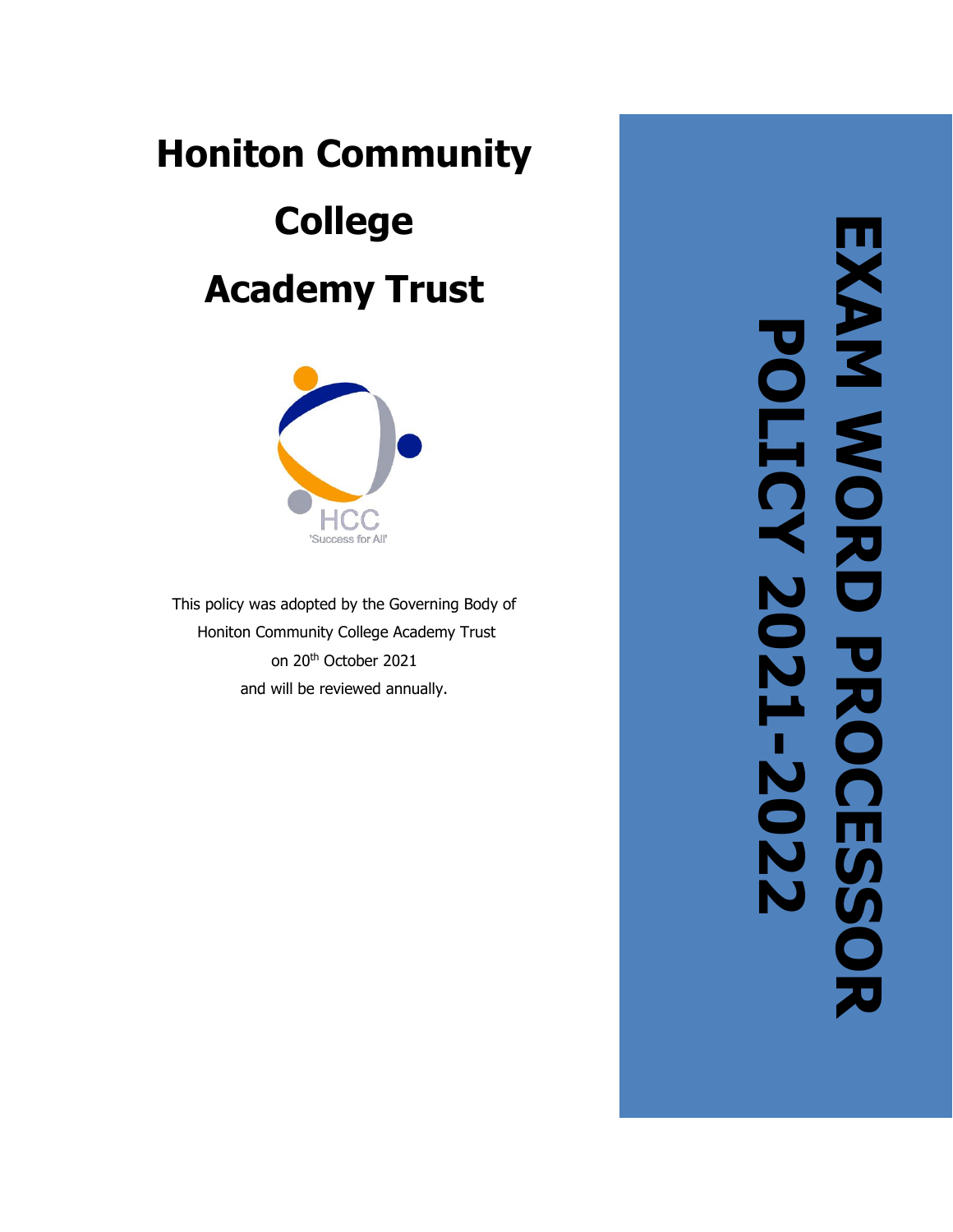This policy is reviewed annually to ensure compliance with current regulations

| Approved/reviewed by |              |
|----------------------|--------------|
| Governing Body       |              |
| Date of next review  | October 2022 |

# **Contents**

| $\label{prop:1} \mbox{Introduction}\\$                                                               |  |
|------------------------------------------------------------------------------------------------------|--|
|                                                                                                      |  |
|                                                                                                      |  |
|                                                                                                      |  |
|                                                                                                      |  |
| The criteria Honiton Community College uses to award and allocate word processors for examinations 7 |  |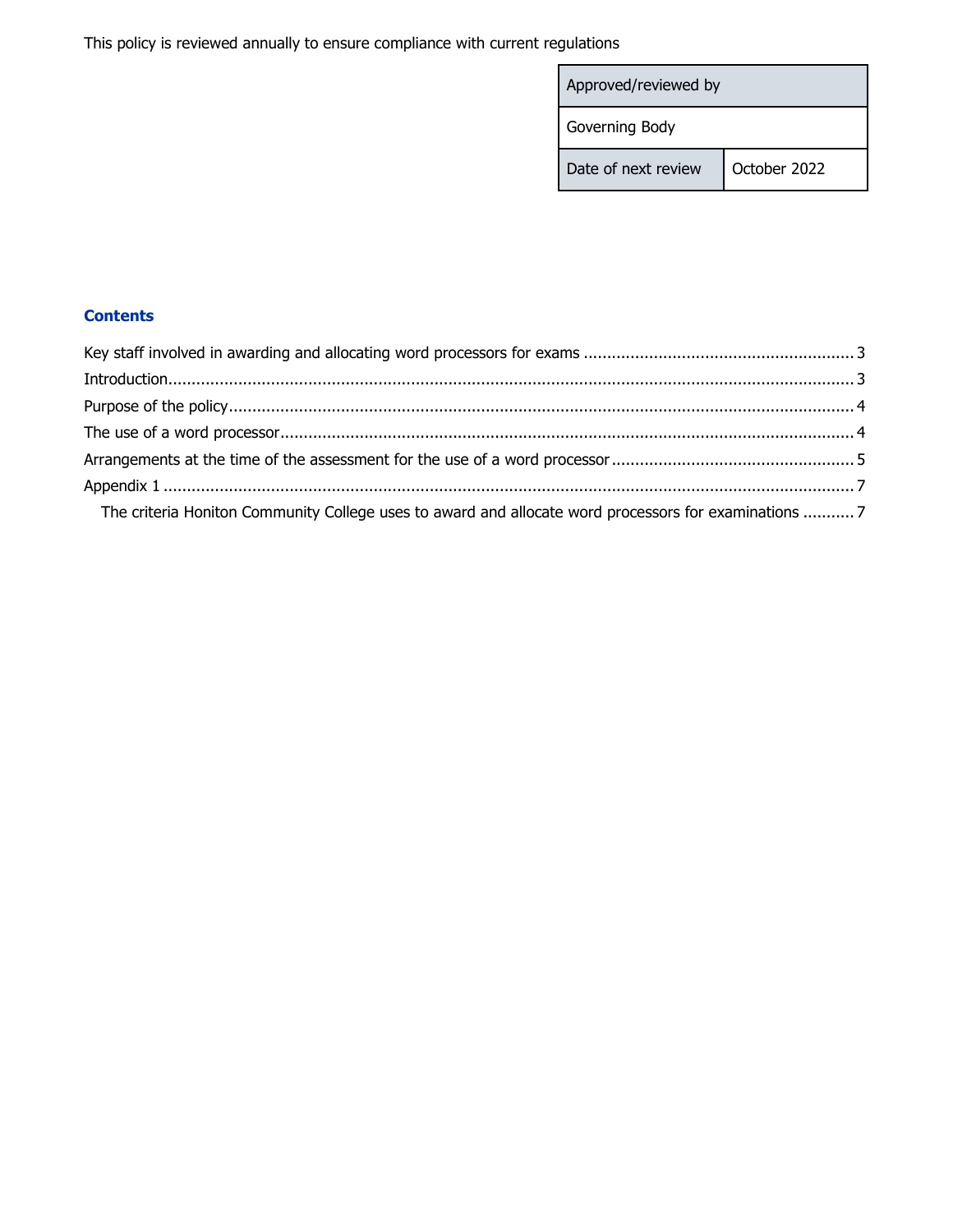#### <span id="page-2-0"></span>**Key staff involved in awarding and allocating word processors for exams**

| <b>Role</b>            | Name(s)                                                           |
|------------------------|-------------------------------------------------------------------|
| SENCo/ Assistant SENCo | <b>Faith Harrell and Alison Salter</b>                            |
| Exams officer          | <b>Sarah Sayers</b>                                               |
| Senior leader(s)       | Glenn Smith, Marie-Claire Jefferies, Rob Robson, Selena Burroughs |
| IT manager             | <b>Nathan Riggs</b>                                               |

This policy is reviewed and updated annually on the publication of updated JCQ regulations and guidance on access arrangements and instructions for conducting exams.

<span id="page-2-1"></span>References in this policy to AA and ICE relate to/are directly taken from the [Access Arrangements and](http://www.jcq.org.uk/exams-office/access-arrangements-and-special-consideration/regulations-and-guidance)  [Reasonable Adjustments 2021-2022](http://www.jcq.org.uk/exams-office/access-arrangements-and-special-consideration/regulations-and-guidance) and [Instructions for conducting examinations 2021-2022](http://www.jcq.org.uk/exams-office/ice---instructions-for-conducting-examinations) publications.

## **Introduction**

The use of a word processor in exams and assessments is an available access arrangement/reasonable adjustment.

## (AA 4.2.1)

The purpose of an access arrangement/reasonable adjustment is to ensure, where possible, that barriers to assessment are removed for a disabled candidate preventing him/her from being placed at a substantial disadvantage as a consequence of persistent and significant difficulties.

The integrity of the assessment is maintained, whilst at the same time providing access to assessments for a disabled candidate.

## (AA 4.2.2)

Although access arrangements/adjustments are intended to allow access to assessments, they cannot be granted where they will compromise the assessment objectives of the specification in question.

## (AA 4.2.3)

Candidates may not require the same access arrangements/reasonable adjustments in each specification. Subjects and their methods of assessments may vary, leading to different demands of the candidate. SENCo/ Assistant SENCos must consider the need for access arrangements/reasonable adjustments on a subject-bysubject basis.

#### (AA 4.2.1)

The SENCo/ Assistant SENCos must ensure that the proposed access arrangement/reasonable adjustment does not disadvantage or advantage a candidate.

#### (AA 4.2.7)

<span id="page-2-2"></span>The candidate must have had appropriate opportunities to practice using the access arrangement(s)/reasonable adjustment(s) before their first examination.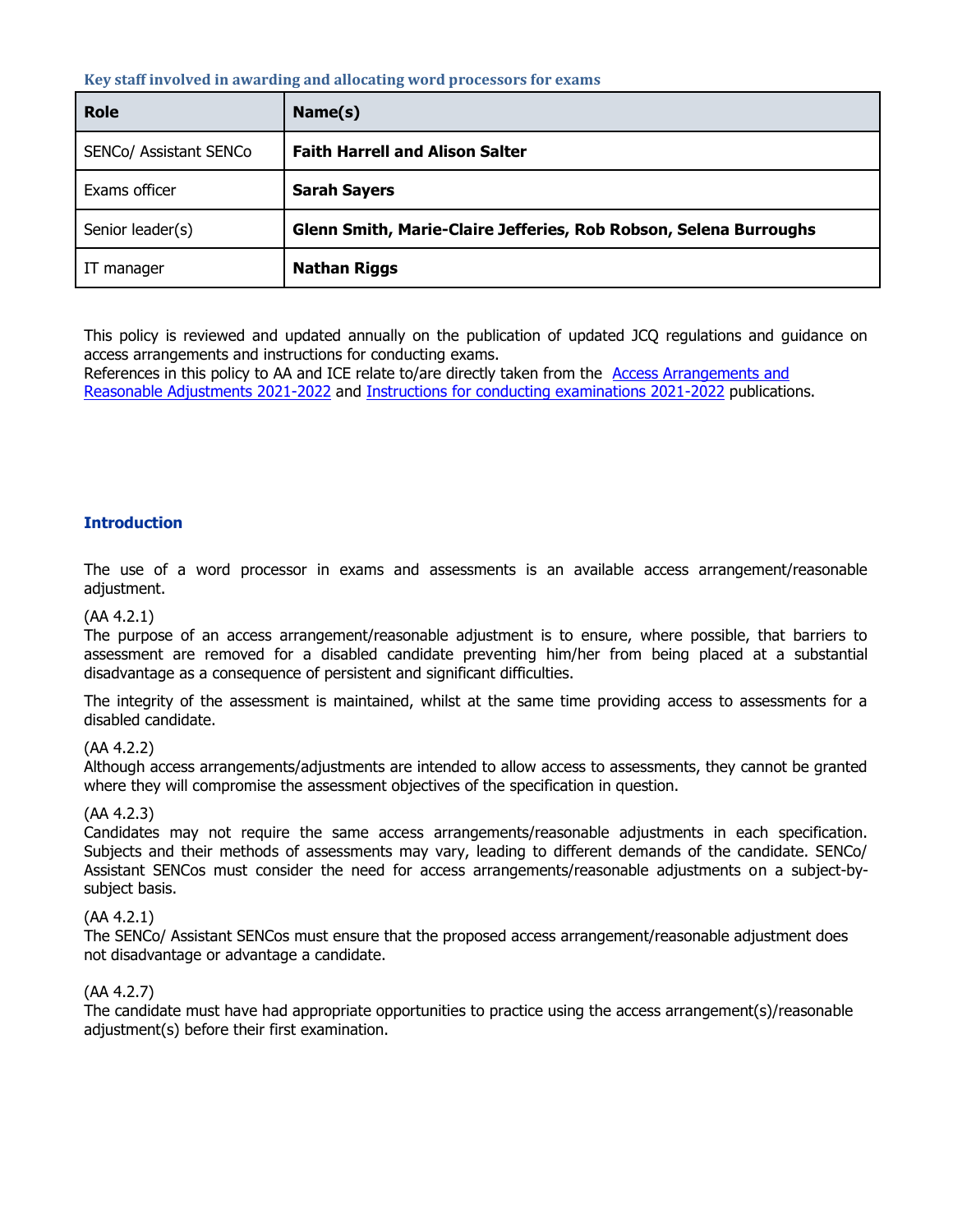#### **Purpose of the policy**

This policy details how Honiton Community College complies with AA chapter 4 (Managing the needs of candidates and principles for centres), section 5.8 (Word processor) and ICE (sections 14.20-25) when awarding and allocating a candidate the use of word processor in examinations.

The term 'word processor' is used to describe for example, the use of a computer, laptop or tablet.

#### <span id="page-3-0"></span>**The use of a word processor**

#### **The centre will**

- allocate the use of a word processor to a candidate with the spelling and grammar check/predictive text disabled (switched off) where it is their normal way of working within the centre (AA 5.8.1)
- award the use of a word processor to a candidate where appropriate to their needs For example, a candidate with:
	- $\circ$  a learning difficulty which has a substantial and long term adverse effect on their ability to write legibly
	- o a medical condition
	- o a physical disability
	- o a sensory impairment
	- o planning and organisational problems when writing by hand
	- $\circ$  poor handwriting (AA 5.8.4)
- only permit the use of a word processor where the integrity of the assessment can be maintained (AA 4.2.1)
- not grant the use of a word processor where it will compromise the assessment objectives of the specification in question (AA 4.2.2)
- consider on a subject-by-subject basis if the candidate will need to use a word processor in each specification (AA 4.2.3)
- process access arrangements/reasonable adjustments at the start of the course, or as soon as practicable having firmly established a picture of need and normal way of working, ensuring arrangements are always approved before an examination or assessment (AA 4.2.4)
- provide the use of word processors to candidates in non-examination assessment components as standard practice unless prohibited by the specification (AA 5.8.2)

#### **The centre will not**

• simply grant the use of a word processor to a candidate because they now want to type rather than write in exams or can work faster on a keyboard, or because they use a laptop at home. (AA 5.8.4)

#### **Exceptions**

The only exceptions to the above where the use of a word processor would be considered for a candidate would be

- in the event of a temporary injury or impairment, or a diagnosis of a disability or manifestation of an impairment relating to an existing disability arising after the start of the course (AA 4.2.4)
- <span id="page-3-1"></span>• where the curriculum is delivered electronically and the centre provides word processors to all candidates (AA 5.8.4)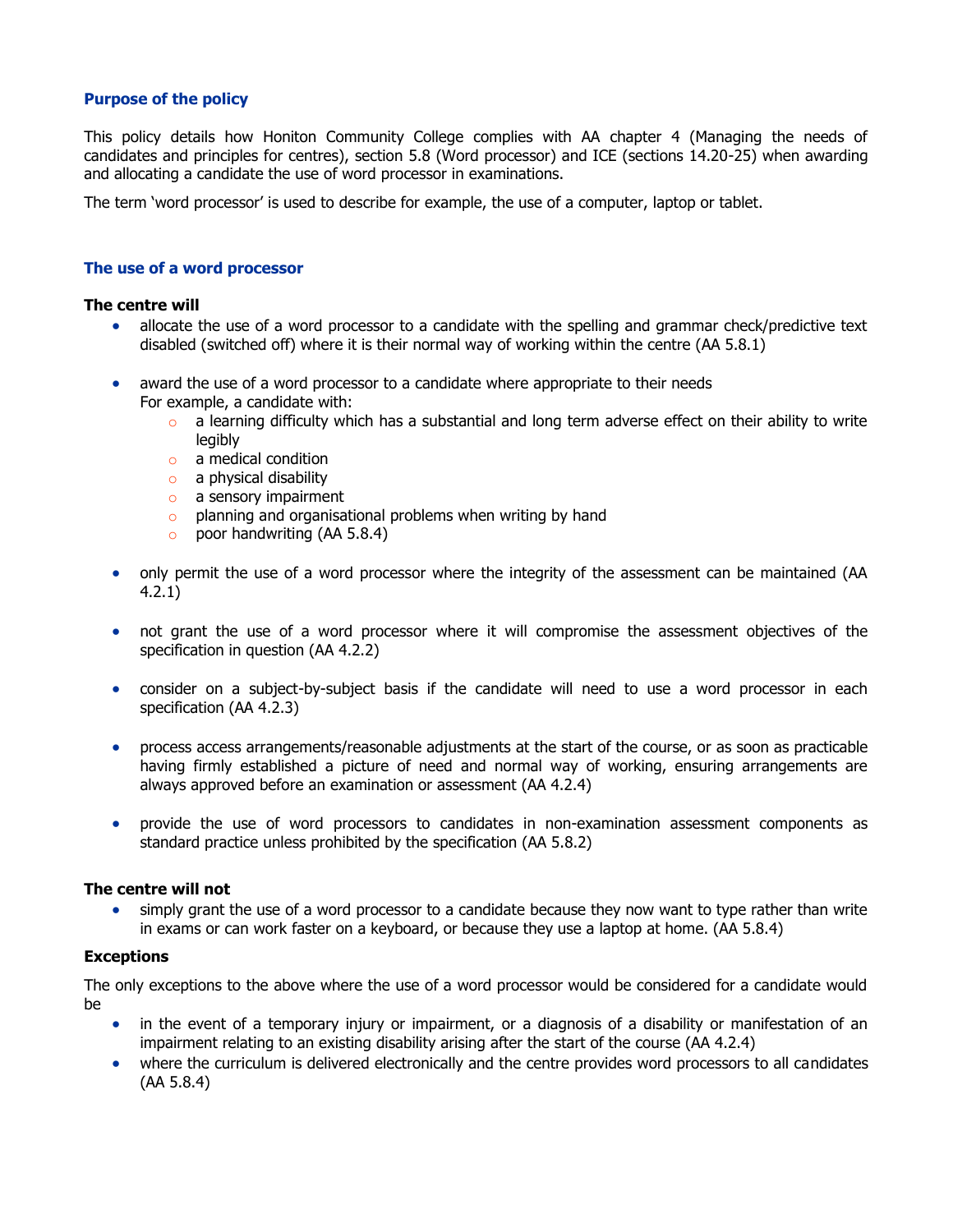## **Arrangements at the time of the assessment for the use of a word processor**

A candidate using a word processor is accommodated in the main exam venue, a classroom being used as an exam venue or a dedicated IT room if available.

In compliance with the regulations the centre:

- provides a word processor with the spelling and grammar check facility/predictive text disabled (switched off) to a candidate where it is their normal way of working within the centre, unless an awarding body's specification says otherwise (ICE 14.20)
- where a candidate is to be seated with the main cohort without the use of a power point checks the battery capacity of the word processor before the candidate's exam to ensure that the battery is sufficiently charged for the entire duration of the exam (ICE 14.21)
- ensures the candidate is reminded to ensure that their centre number, candidate number and the unit/component code appear on each page as a header or footer e.g. 12345/8001 – 6391/01 (ICE 14.22)

If a candidate is using the software application Notepad or WordPad these do not allow for the insertion of a header or footer. In such circumstances once the candidate has completed the examination and printed off their typed script, they are instructed to handwrite their details as a header or footer. The candidate is supervised throughout this process to ensure that they are solely performing this task and not re-reading their answers or amending their work in any way.

- ensures the candidate understands that each page of the typed script must be numbered, e.g. page 1 of 6 (ICE 14.23)
- ensures the candidate is reminded to save their work at regular intervals. (or where possible, an IT technician will set up 'autosave' on each laptop/tablet (or where possible, an IT technician will set up 'autosave' on each laptop/table to ensure that if there is a complication or technical issue, the candidate's work is not lost) (ICE 14.24)
- instructs the candidate to use a minimum of 12pt font and double spacing in order to make marking easier for examiners (ICE 14.24)

#### (ICE 14.25)

#### **The centre will ensure the word processor:**

- is only used in a way that ensures a candidate's script is produced under secure conditions
- is not used to perform skills which are being assessed
- is not connected to an intranet or any other means of communication
- is in good working order at the time of the exam
- is accommodated in such a way that other candidates are not disturbed and cannot read the screen
- is used as a typewriter, not as a database, although standard formatting software is acceptable and is not connected to an intranet or any other means of communication
- is cleared of any previously stored data
- does not give the candidate access to other applications such as a calculator (where prohibited in the examination), spreadsheets etc.
- does not include graphic packages or computer aided design software unless permission has been given to use these
- does not have any predictive text software or an automatic spelling and grammar check enabled unless the candidate has been permitted a scribe or is using speech recognition technology (a scribe cover sheet must be completed), or the awarding body's specification permits the use of automatic spell checking
- does not include speech recognition technology unless the candidate has permission to use a scribe or relevant software
- is not used on the candidate's behalf by a third party unless the candidate has permission to use a scribe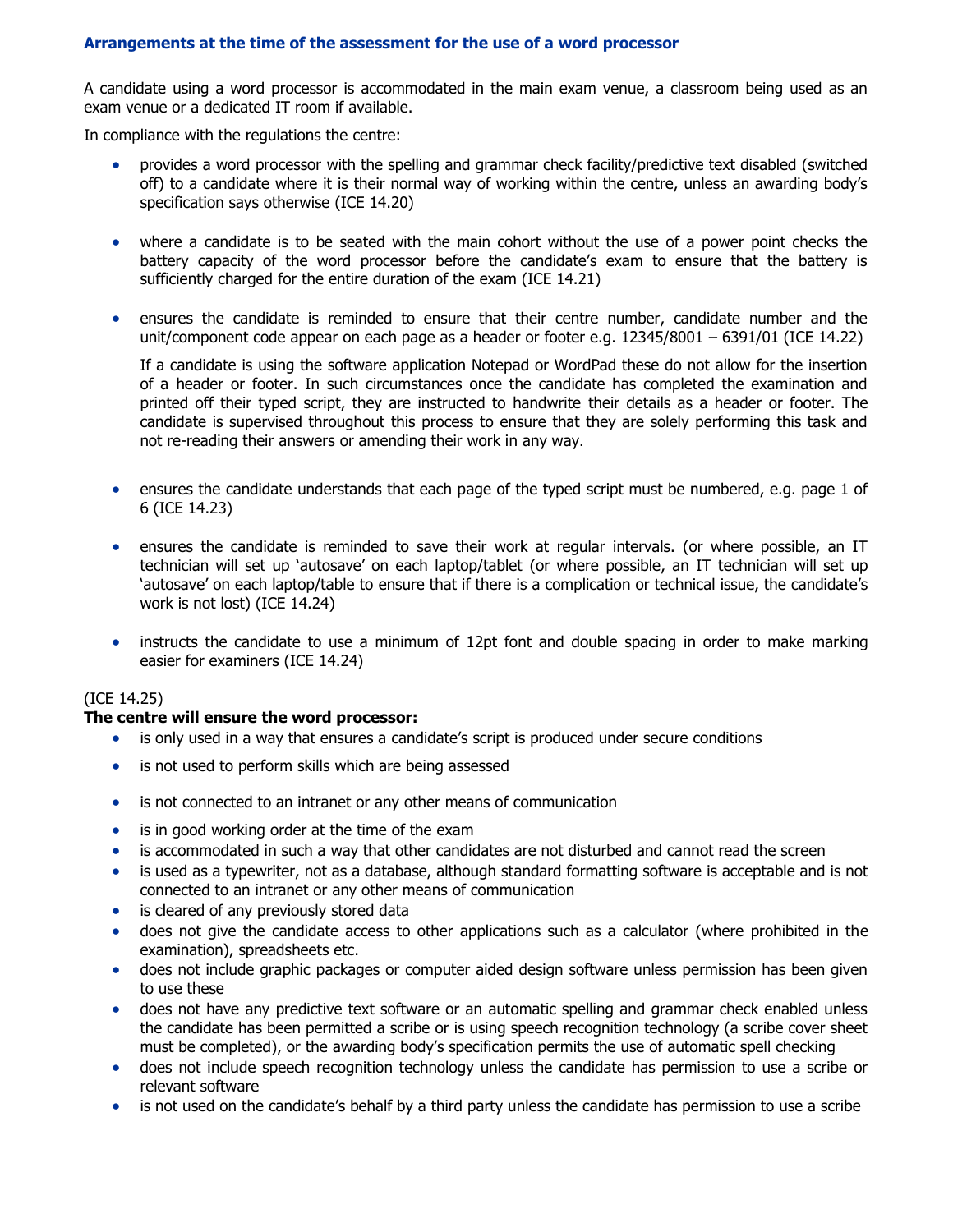## **Portable storage medium**

(ICE 14.25)

The centre will ensure that any portable storage medium (e.g. a memory stick) used

- is provided by the centre
- is cleared of any previously stored data

## **Printing the script after the exam is over**

(ICE 14.25)

The centre will ensure

- the word processor is either connected to a printer so that a script can be printed off, or have the facility to print from a portable storage medium
- the candidate is present to verify that the work printed is his or their own
- a word processed script is attached to any answer booklet which contains some of the answers
- where an awarding body requires a cover sheet to be completed this is included with the candidate's typed script (according to the relevant awarding body's instructions)